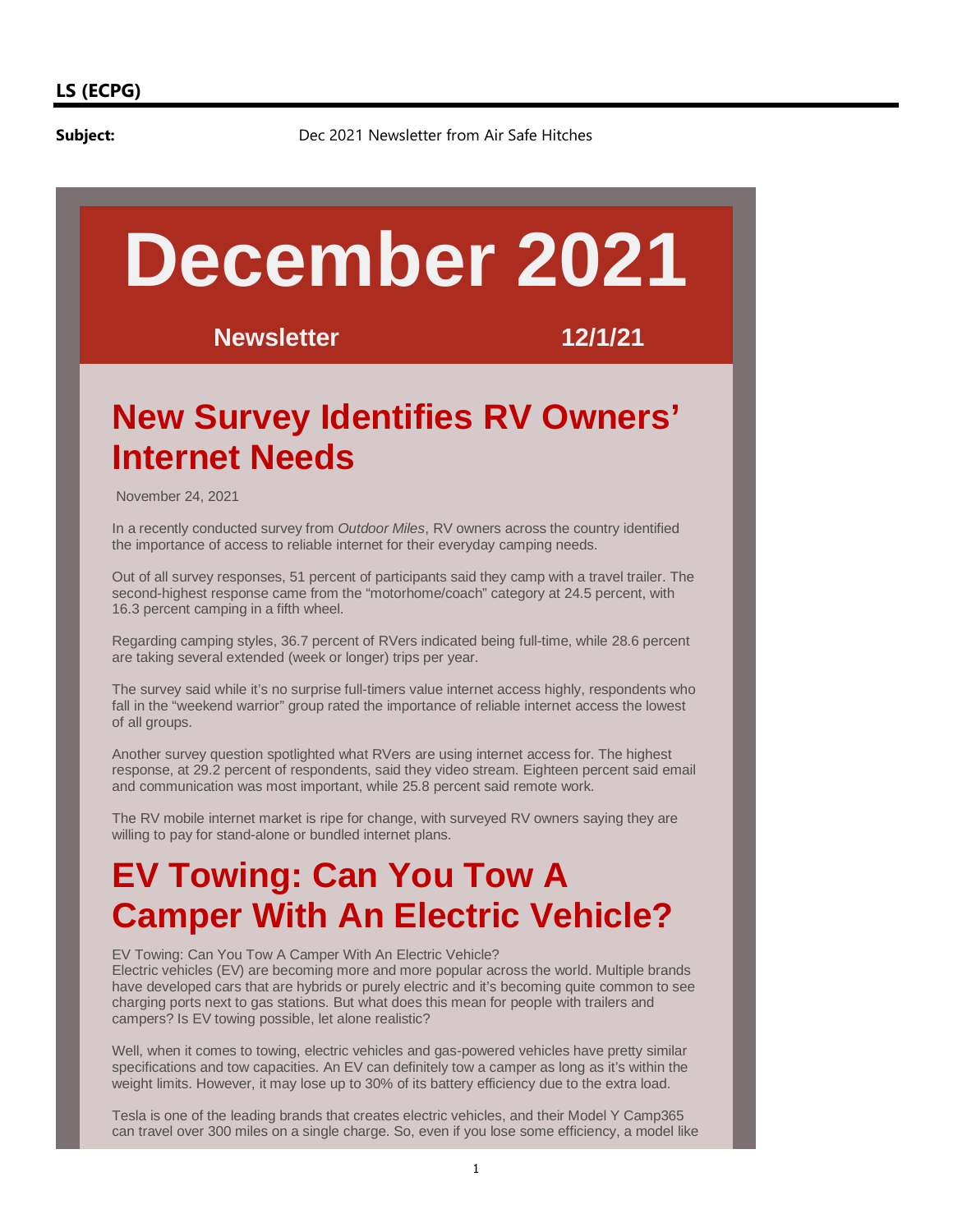this would still be able to tow a camper for about 210 miles or more. This is usually more than enough to get to your favorite campground or get started on a family road trip. (Source)

Other brands are developing vehicles that specialize in EV towing as well, such as the Atlis XT, which can haul up to 35,000 lbs. of weight. We'll discuss some of the top vehicles for EV towing below, as well as additional details about important specifications and the future of camper travel.

#### **Important EV Towing Specifications**

If you have a camper and are looking for an eco-friendly vehicle to tow it, there are some important measurements and vehicle specifications to watch out for.

## **Towing capacity**

Towing capacity is one of the most important specifications to look at for any tow vehicle. This measurement refers to the maximum amount of weight that your vehicle can safely tow. You need to know what range of weight you can tow so you can narrow down your camper options. Smaller cars that don't have hitch attachments might not be able to pull anything, while a massive truck could haul a fifth wheel that weighed over 20,000 lbs.

Staying within your vehicle's towing capacity is important, particularly if you're using an electric vehicle. The more energy an EV expends, the sooner it has to recharge. Pushing beyond any vehicle's towing capacity means risking its long-term integrity and your own safety. You'll also drain the battery/fuel tank more quickly and will have to take more frequent stops.

#### **Payload**

Payload is a measurement that mainly applies to trucks, but since electric trucks are making an entrance now, you'll need to keep it in mind as well. A vehicle's payload limit refers to the maximum amount of weight that a truck can carry in its bed.

This is important when you're thinking about truck campers or fifth wheel hitches (both of which place a lot of strain on a truck bed).

Unladen Vehicle Weight and Gross Vehicle Weight Rating

The tow vehicle's specifications are important, but you also need to consider the suitability of your camper. That's where the unladen vehicle weight (UVW) and gross vehicle weight rating (GVWR) come into play. These two specifications refer to the base weight (AKA shipping weight or dry weight) of your camper and the total amount it will weigh when it is filled to capacity.

You need to make sure that your camper's UVW does not exceed the tow vehicle's towing capacity. If it's already too heavy when it's empty, it will definitely be too heavy once it has been loaded with water, cargo, passengers, and anything else you pack along.

The GVWR is handy to know because it tells you the upper weight limit to expect with any given camper. If the GVWR is lower than your EV towing capacity, you're in good shape! Don't push the limits too far, though. A lighter camper will be easier to haul and it will place less strain on the vehicle's structure and battery charge. As a rule of thumb, it's a good idea to keep your camper's weight at 15% below your towing capacity.

#### **Battery charge**

Battery charge is important to know for every electric vehicle, but particularly if you're going to be doing some EV towing. Once you know what your maximum charge is, you'll be able to predict how long you can drive with an extra weight behind you.

Battery charge refers to the number of miles/length of time your EV can drive before it needs to recharge. High-end electric vehicles (such as Tesla models) can reach up to 500 miles per charge. These models are usually quite lightweight and streamlined, so they aren't ideal for heavy towing. 250 miles per charge is closer to the average you would expect to see in other electric vehicle models.

An EV battery charge will last for a shorter period of time if you push the vehicle very hard. Towing can drain the charge a long time before the usual recharge period would occur. Plan to make more frequent stops if you tow a camper with an electric vehicle.

For a list of the most energy efficient EVs of 2021, check out this list.

#### **Aerodynamics**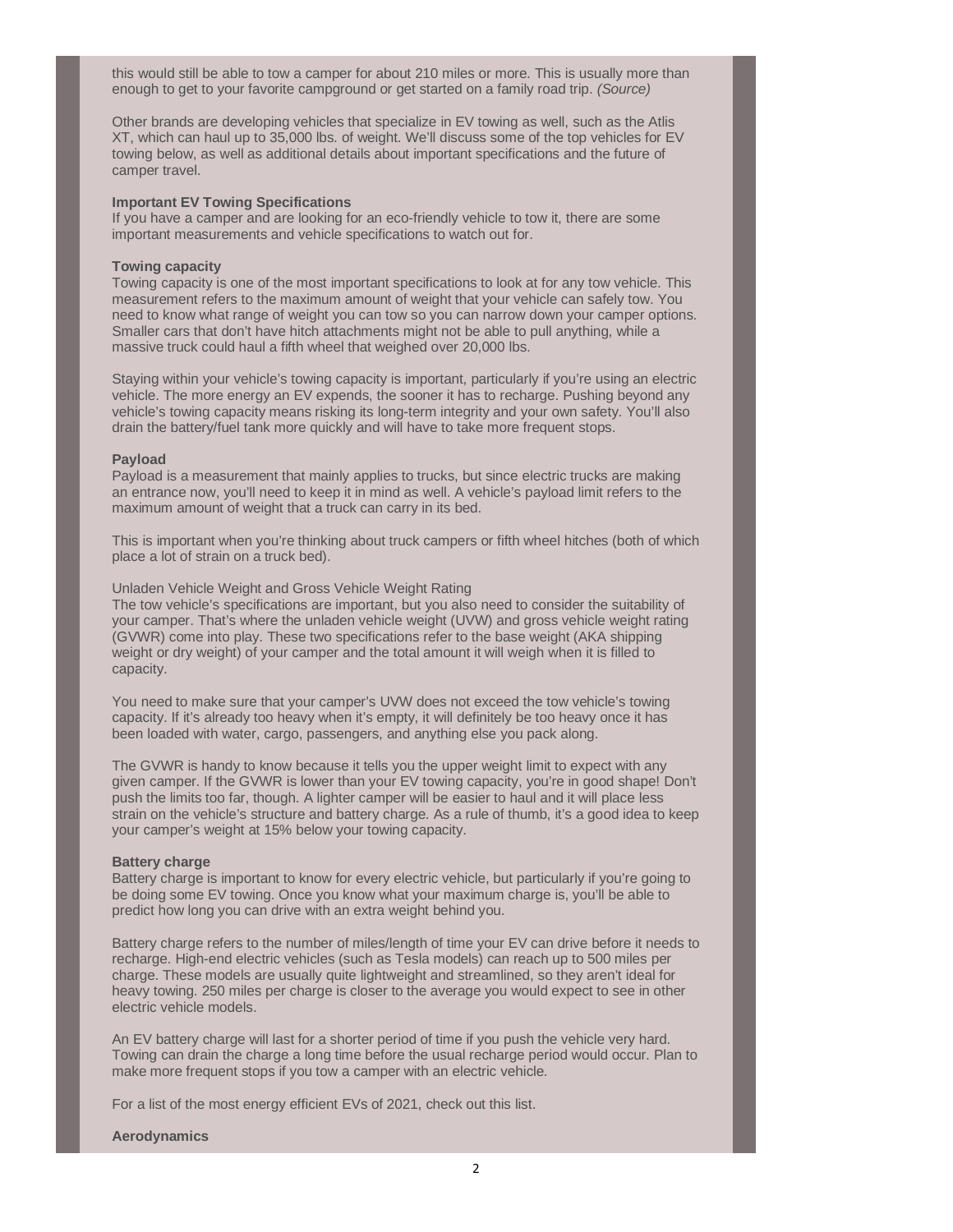Unlike the previous entries, aerodynamics in campers isn't really a specific measurement, but it refers to how easily the camper will be able to avoid wind resistance. Large flat surfaces catch air easily and will be harder to push forward. A tow vehicle can expend a lot of extra energy to move a camper that is bulky and boxy.

When you're considering a camper, make sure it will be able to travel with decent airflow and avoid catching large gusts. Look for rounded designs and surfaces that are tapered. Some campers may have channels built into the outside to direct the airflow. The more aerodynamic your camper is, the less energy it will take to tow it.

# **Electric SUVs**

Electric SUVs are popular in many demographics because they offer a good amount of interior space as well as a decent towing capacity. These vehicles are good for day-to-day driving as well as EV towing. They are also handy for drivers that want to travel with large families or groups of passengers.

Some of the best electric SUVS for towing include:

- 2021 Audi Q7/Q8: 7,700 lbs. Maximum Towing Capacity
- 2021 Porsche Cayenne: 7,716 lbs. Maximum Towing Capacity
- 2021 Chevrolet Tahoe: 8,400 lbs. Maximum Towing Capacity
- 2021 Infiniti QX80: 8,500 lbs. Maximum Towing Capacity
- � 2021 Ford Expedition: 9,300 lbs. Maximum Towing Capacity

Check out this list for more great SUVs that are specialized for EV towing.

# **Electric Trucks**

Electric trucks are a bit newer to the EV scene, but there are already lots of great options on the market. These trucks are able to pull massive amounts of weight, which is ideal for people who want to bring their campers on adventures. Some of these trucks could even handle a bulky fifth wheel, which are notoriously hard to find a suitable vehicle for.

Some of the best electric trucks for towing include:

- � Lordstown Endurance: 7,500 lbs. Maximum Towing Capacity
- Ford F-150 Lightning: 10,000 lbs. Maximum Towing Capacity
- Rivian R1T: 11,000 lbs. Maximum Towing Capacity
- Tesla Cybertruck: 14,000 lbs. Maximum Towing Capacity
- Atlis XT: 35,000 lbs. Maximum Towing Capacity

Check out this list for more great trucks that are specialized for EV towing.

## **The future of EV towing**

Electric vehicles are still evolving in the automobile market. They aren't as widely available as other options and their price and charging needs may make some customers avoid them for a while. However, customers already have a lot of great options for towing their campers. Plenty of electric vehicles will be able to handle the weight and more are coming out all the time.

But I foresee that an electric car future is not far away, as charging stations become more common and manufacturers continue to make more efficient and powerful models. Keep your eye on this industry!

# **RV Internet Access: What the RV Community Needs**

November 14, 2021 by Tom

We are living in a connected world in almost every aspect of our lives. Whether for work, home, or travel, we are usually just a pocket reach away from connecting. Not surprisingly, camping is not much different. While it is a way to disconnect from the world, most of us do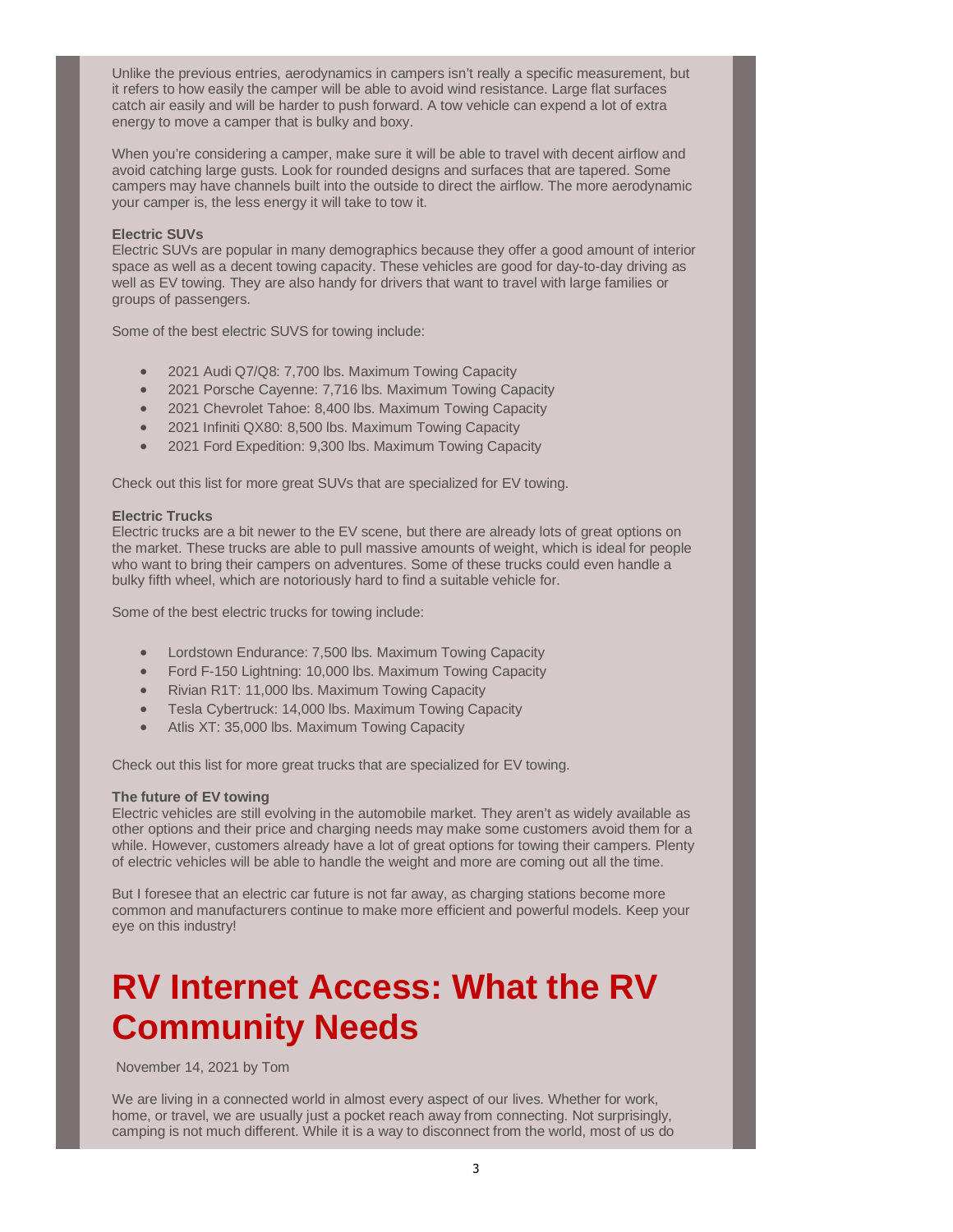that marginally. Reliable internet is a service that the RV community wants. Don't believe me? Take a walk around any campground and count how many people you see sitting in a camp chair on a smartphone. RV camping is not off-the-grid living for most of us. Rather, I think it's more about being selective in how we want to stay connected.

Do you want to do a fun little experiment to see how much you rely on the internet on any given day? If so, when you leave for work in the morning, keep your phone at home. Carry a note pad and every time you reach for your phone or think about checking it, mark it down. I bet your score will be a little bit shocking.

I always assumed that most people who enjoy RV camping have some desire to stay connected. Look at any RV discussion board, forum, or social media group; internet access is a frequent topic of discussion. However, it was only an assumption. If I wanted to know for sure, I needed to do a little research on this topic.

We are living in a connected world in almost every aspect of our lives. Whether for work, home, or travel, we are usually just a pocket reach away from connecting. Not surprisingly, camping is not much different. While it is a way to disconnect from the world, most of us do that marginally. Reliable internet is a service that the RV community wants. Don't believe me? Take a walk around any campground and count how many people you see sitting in a camp chair on a smartphone. RV camping is not off-the-grid living for most of us. Rather, I think it's more about being selective in how we want to stay connected.

Do you want to do a fun little experiment to see how much you rely on the internet on any given day? If so, when you leave for work in the morning, keep your phone at home. Carry a note pad and every time you reach for your phone or think about checking it, mark it down. I bet your score will be a little bit shocking.

I always assumed that most people who enjoy RV camping have some desire to stay connected. Look at any RV discussion board, forum, or social media group; internet access is a frequent topic of discussion. However, it was only an assumption. If I wanted to know for sure, I needed to do a little research on this topic.

I put together a short survey with ten questions related to RV internet access. I reached out to the RV community through various RV-related forums and social media groups and asked members to share their opinions. Over a few days, I received 49 survey responses from a diverse subset of the RV community. While this is not a scientific study, it does provide some interesting insights into the RV community's thoughts on reliable internet access.

Below, I'll attempt to describe some of my findings in detail and do my best to interpret what they mean.

**The Data on RV Internet Access** I first wanted to find out more about the people taking the survey. I was curious if different types of campers had varying internet needs. The first question asked about their style of RV. Out of all the survey responses, just about half of the participants camp with a travel trailer. The second-highest number of responses came from the motorhome/coach community. I don't know how this compares to the overall distribution of the RV community, but based on my observation when camping, it seems close to what I would expect.

The next question focused on camping style. I wasn't sure what to expect here, but I did receive a good mix of different types of responses. Surprisingly, and perhaps this is due to the nature of the survey, the highest amount of responses came from full-timers. Close behind were the folks who take several longer trips per year- I like to think of them as the vacation crowd. The other groups include the once-a-month campers, weekend warriors, and infrequent campers. However, for the importance of interpreting the survey results, you should note that most of the responses came from frequent campers; these individuals are on the road quite a bit.

Realizing that over 90% of people taking this survey are frequent campers, I was curious to see what they thought about having access to reliable internet. Overall, more than 80% of responses indicated that reliable internet access is very important to them (identified by a score of 8 or more on a scale of 1-10). There were not many people who indicated the opposite.

If we dig into this question a little deeper, we can look at how it relates to the types of camping styles of the participants. It was no surprise that full-timers value internet access very highly.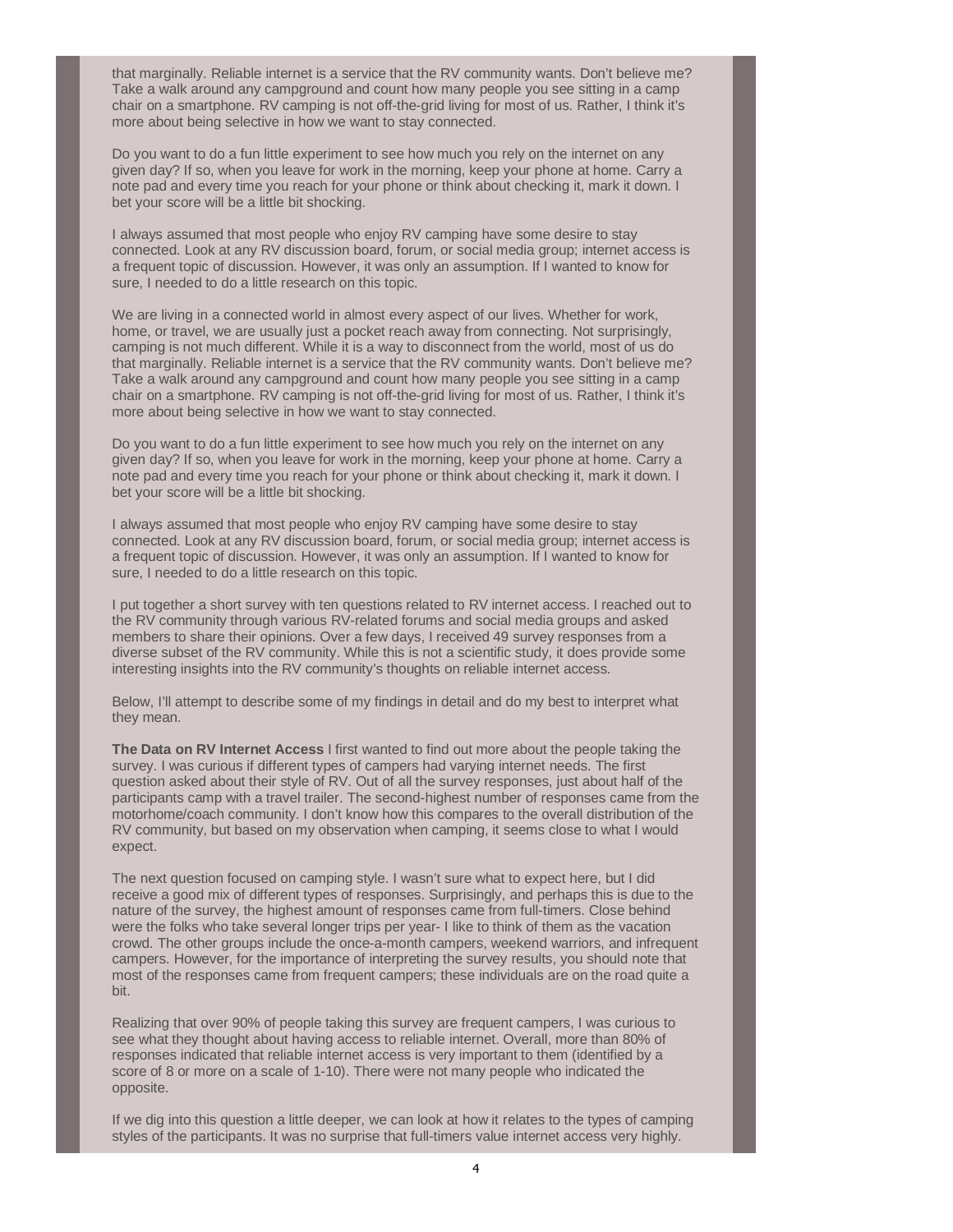What was surprising was the weekend warrior group. They rated the importance of reliable internet access the lowest out of all groups (although still moderately important). It's only an assumption, but perhaps shorter trips on a frequent schedule make it easier to be disconnected for a couple of days. I also wonder if these campers are staying closer to home and are more knowledgeable of the places around them, lessening the need for internet access. On the flip side, if you're on the road for extended periods, you probably want an option to connect more frequently.

Realizing that people want to stay connected, the next obvious question to ask is why. How are people using the internet when camping? Since there are multiple ways that we all use the internet, I asked participants to select their top two needs. There were three primary categories identified: Video streaming, email/staying connected with others, and working remotely. It is not overly surprising, but it does help to identify some trends that we're seeing in the RV community.

One of those trends is remote work. The responses probably would look much different if people had answered that question a few years ago. As a result of the pandemic, I think it's safe to say that people are and will continue to earn a living on the road. I also wasn't surprised at the large number of responses that the survey received for video streaming. Outside of camping, people have been cutting the cord and relying on streaming services for their entertainment. The other surprising category identified was connected devices. With the advent of SMART RV appliances, I only expect this need to grow. Some unique uses that I have read about include Wi-Fi thermostats and pet monitors. I'm curious about other gadgets that are available or will be in the future.

The next question asked pertained to upload speed. Is it important? I included this question because many of the available internet options have starkly different limits for upload speed vs. download speed. With increases in remote working and video conferencing, I see this as a limitation of the available internet connection options. More than half of the responses indicated that upload speed is of importance to the RV community. I am guessing that they spend a lot of time on Zoom.

Next, the survey asked about download speeds. What do folks consider to be an adequate speed for their internet needs? More than half of the responses stated that 50 Mb/sec was enough for their needs. Only about 15% of people indicated they require more than that amount. Nobody responded as needing more than 75 Mb/sec. Surprisingly, about 60% of individuals indicated that they would be happy with download speeds that provide at least 25 Mb/sec.

The next couple of questions focused less on internet needs and more on how people are currently connecting. With the limited available options, I was curious what steps people are taking to stay connected. Nearly 90% of campers rely on cell service data to connect. Either through a phone-based hot spot (40%) or a dedicated device such as a GSM modem (48%). Only 9% of people rely on campground Wi-Fi, which is best categorized, in my experience, as very unreliable (and slow). Interestingly, one person mentioned using satellite internet (Starlink) in a fixed camping location.

Since most campers connect via cellular service, I asked if they have a dedicated plan just for camping. Almost 60% of responses indicate that they are using a dedicated line. I was surprised by this since these plans can be expensive.

Lastly, after learning more about the needs, uses, and ways the RV community connects, I was curious about what people are willing to pay for reliable service. 14% of responses indicated that they don't want to pay for additional services and are content using their phones. Of the folks who would pay for reliable service, most (37%) would be willing to pay up to \$50/month. Not far behind, 33% of people would only pay \$30/month. The higher-end options of \$75-\$100/month were only viable for about 16% of campers. This data tells me that the sweet spot for a reliable service is probably around the \$40/month range if the download speed was within the 25-50 Mb/sec range.

## Make-away from this effort

Reliable internet while camping is not just a luxury; it is something that the community wants, and in many cases, needs. It is not only about connecting to the world but also surviving in it. While most members of the RV community travel for recreation purposes, many individuals make their living and provide for their families from the road. I can only imagine that this trend will continue to grow in the years to come.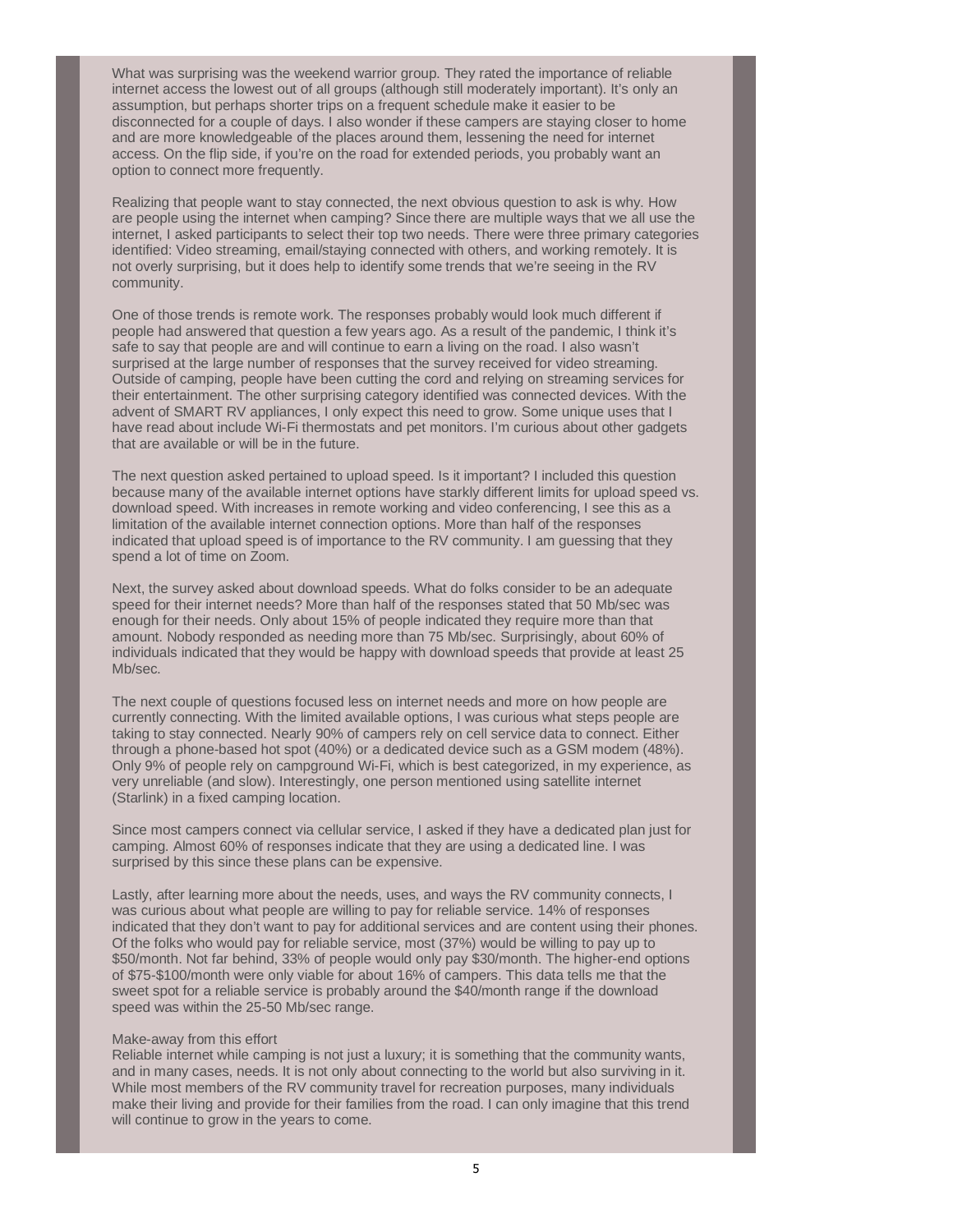There are not many reliable options available for meeting this need, but hopefully, that will change in the future. One significant change on the horizon will be the advent of mobile satellite internet services, such as Elon Musk's Starlink. In the interim, people are doing what they can to stay connected. Cellular service is still the most reliable way to do it, but it's not an option for everyone. Also, over the past several years, that option has become more cumbersome and expensive. Tethering limits and data caps make cellular service a less desirable solution.

For the internet providers out there, the market is ready. Not only is there a demand, but people are willing to pay for it. The data needs aren't excessive; if there was a reliable option out there, I think the RV community would jump on it. The sweet price point seems to be around \$40/month for about 25-50 Mb/sec download speed. Also, don't forget about upload speed; that is important too. If you're listening, AT&T, I just helped you with some market research.

Technology is interesting. If someone were to revisit this topic in a few years, I would guess that the feedback would look much different. However, there is one thing that I don't think will change; that is demand. We live in a connected world that will only continue to get more connected in the future.

# **How to Determine Your Vehicle's Towing Capacity**

## Vehicles and Their Towing Capability

Almost any vehicle can tow some amount of weight if it is connected to the load and then operated properly. But how much can they actually tow safely?

You would never consider attempting to tow a large heavy camper, of any kind, with a small under-powered vehicle, or over-load a vehicle with an obviously excessive weight.

Not only can these extreme conditions cause serious damage to your towing vehicle and even your towed trailer, but they could put you and anyone else on the road with you in serious danger.

The problem for so many of us RVers, whether a novice or an expert, is that we often do not know how to calculate the true and safe weight limits for what their existing vehicle can tow, or know how to quickly decide whether a vehicle they are about to buy can safely tow their trailer.

The things you'd need to first determine are

- 1. Your state's rules for towing.
- 2. Your camper's weight (GVWR and its true weight).
- 3. Your towing vehicle's weight.
- 4. The towing capacity specs of the vehicle you have or are considering buying.
- 5. The weight your tow hitch (or tongue) can handle.

## Each State Has its Own Towing Laws

First of all, if you are going to tow anything, regardless of whether it is a small trailer, a campertrailer, or a big fifth wheel, you need to know your individual states' rules for towing.

Most states' requirements are very similar, but some are very different.

It is easy to use this quick reference by Brake Buddy on towing laws by state.

And of course, you can always check at your local DMV for more on your home state's specific rules and regulations for towing.

Understand the difference between Towing Capacity and Payload GVWR? And Other Confusing Abbreviations? Somewhere on every vehicle out there, you can find a label that includes specific data on the vehicle itself, including the VIN (Vehicle Identification Number), the vehicle's Curb Weight, and its GVWR number.

Every towing vehicle and trailer should have a **GVWR**, or **Gross Vehicle Weight Rating,** written on it. GVWR is the legal maximum gross weight of this vehicle and its contents,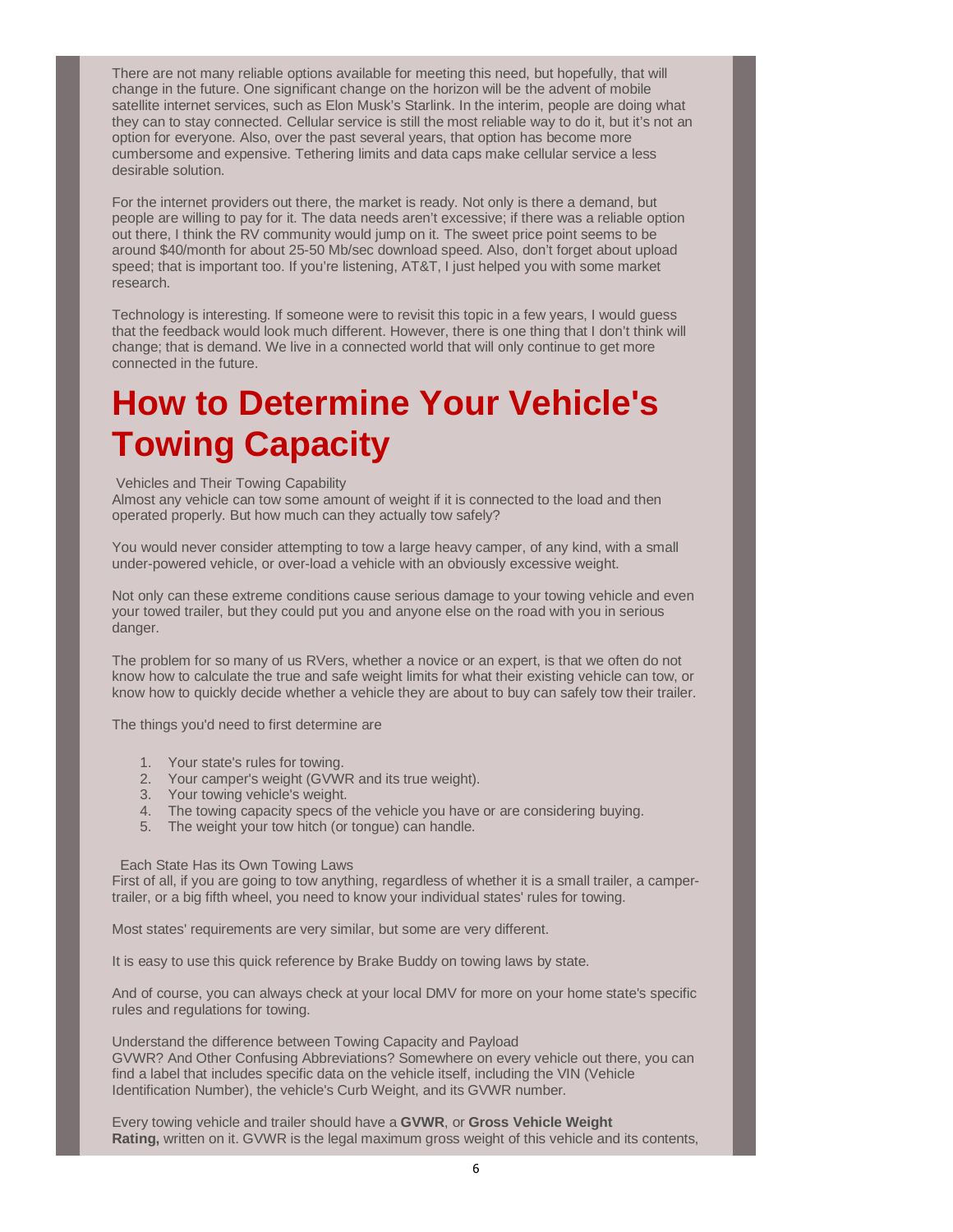essentially passengers, and all of its cargo (but not of a vehicle it is towing).

You need this number in order to calculate what you can safely and legally carry and tow. Typically it's seen as a maximum, but the vehicle owner who travels in hilly country or mountains should take care to give themselves plenty of margin for a more enjoyable and safe trip.

How Things Work has a more detailed discussion of GVWR.

**Gross Vehicle Weight** is the weight at any given time of a vehicle and its contents. It changes when people and things go in or out of the vehicle. In contrast, the GVWR (the rating) never changes.

**Curb Weight** is what a vehicle weighs sitting at a curb, with little or nothing in it: some say only a driver weighing 150 pounds, others say a full tank of gas and other fluids needed to operate the vehicle.

**GCWR,** a characteristic of the towing vehicle, stands forthe Gross Combined Weight Rating: the maximum allowed weight of a vehicle and its cargo including a trailer or camper and its contents.

**GTWR**, a characteristic of a trailer, is Gross Trailer Weight Rating, the maximum allowed weight of a trailer, by itself, and its various contents. Note that sometimes camper manufacturers will use GVWR or GTWR for a camper to indicate the empty weight of the camper.

**GAWR** stands for Gross Axle Weight Rating. GAWR is the maximum allowable weight on an individual axle of a vehicle or camper.

What Is Your Camper's or Trailers GVWR? As I mentioned above, trailers and campers will have either a GVWR or a GTWR number assigned by the manufacturer.

As I said, in the world of campers, the number they give you is often the empty weight of the camper unloaded. This means no water or other fluids in the tanks, and no clothes, no food, no beach chairs, no unattached cargo of any kind.

Be aware that a typical RV couple can easily add 1000 to 2000 pounds of extra cargo before towing a trailer. Think about it;

- 1. Your water holding tank might hold 60-100 gallons of fresh water and at 8-pounds a gallon that is 480-800 extra pounds by itself.
- 2. Add another 400-500 pounds for canned goods, pantry items and all of the foods you packed into your fridge
- 3. Then add another 100-200 pounds for clothes, linens, etc.
- 4. And, all of those folding chairs, barbecue grill, tools, folding tables, lights, water and sewage hoses and connectors, and such you stuffed into your storage compartments could easily add another 400-500 pounds.

My little list ended up with over 1500 pounds and I didn't even try to add everything a couple might take on a vacation trip.

So my **True Camper Weight** will be significantly higher than the manufacturer's empty weight, which they may tell you is its GVWR.

## Confirm Your Camper's Weight

After speaking with several sales people and getting several different answers from them, I realized that I needed to educate myself if I wanted to be sure I picked the right vehicle to tow my camper.

So, the first thing I did was crawl around on the inside of my fifth-wheel camper until I had found the right label and confirmed that the campers **GVWR was 12,000 pounds.** This is not a "dry" or "curb" weight, but the weight of a camper full of the amount of stuff it is rated to carry.

Now this is a big number but my fifth-wheel is a big camper, so I now knew that I had to get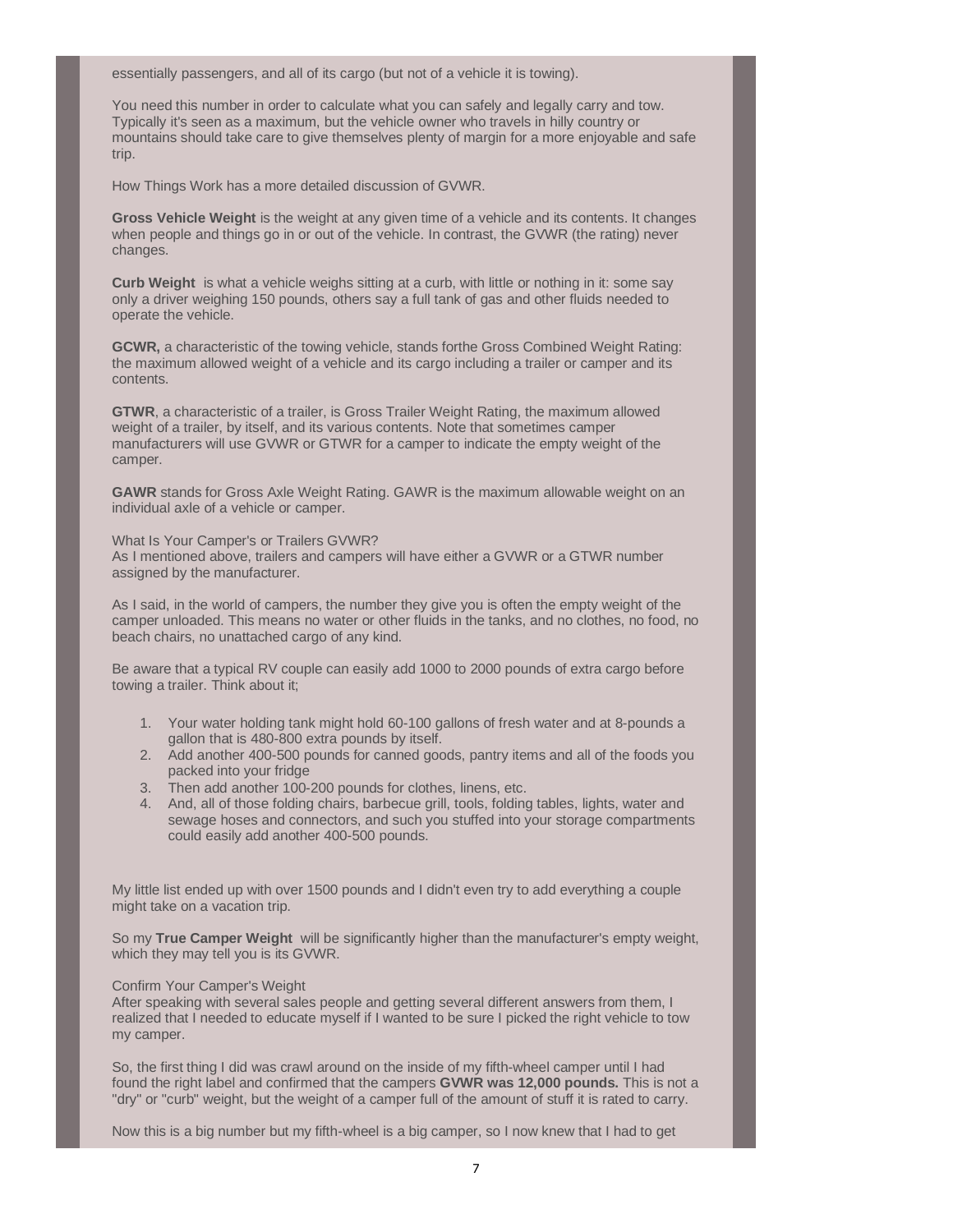what was right for towing a camper of this size and weight.

#### **Dump Your Holding Tanks before a Trip**

**Always remember that your water holding tank might hold 60-100 gallons of fresh water, and at 8 pounds a gallon, that is 480-800 extra pounds you may be towing around.**

Look Up Your Vehicle's Towing Specs?

I had a relatively large fifth-wheel camper, and I was looking into purchasing a new pickup truck which would have the power, accessories, and safety items necessary to tow my camper safely.

I had to spend a while on the web to find the right data to compare the different trucks on the market today and find the right one for me. Since my wife and I were looking at a Ford truck, we found the **Ford 2016 Vehicle Towing Guide** useful.

Once I found this data sheet I was able to use its data in my own towing decisions and even my camper selection.

5th Wheel Towing and selecting the right Truck Using Specs to Calculate Your True Towing Capability My wife and I had already decided for personal reasons that our desired vehicle would be a crew cab truck, with a large diesel engine and a single rear wheel axle (SRW).

These personal preferences, plus cost, limited my choices to a 3/4-ton or a 1-ton truck. As it happened, the data sheet gave me the same towing specs for either truck, the 3/4-ton or the 1 ton, with the same drive train and engine.

I ended up with a Fifth Wheel towing weight limit of 15,900 pounds for either truck.

If I had wanted to take the next step up, I would have to move up to the DRW (dual rear wheel) option, which as I said earlier, I didn't want to be driving around town when I wasn't towing a trailer.

Either truck also had a towed trailer (fully loaded) weight maximum of 14,000 pounds.

As my trailer's GVWR rating was 14,000 pounds, I understood the trailer wasn't supposed to weigh more than 14,000 pounds loaded.

So this "loaded" GVWR of 14,000 pounds was 1,900 pounds under my allowable maximum towing limit for the fifth wheel; I concluded that the combination would work.

What Is Tongue Weight?

But, hold on, there is another spec to consider here and that is the **Hitch Maximum Weight Load** (or **Tongue Weight**).

Ford recommends that this number be 10%-15% for the loaded trailer, or 15%-25% for a loaded fifth-wheel camper.

You need to make sure that this number is also met when you make your hitch selection.

For instance, if you are towing a trailer that weighs 12,000 pounds, your hitch and its mounting must be designed to handle a "tongue weight" of at least 15% of 12,000, or 1800 pounds.

And with a fifth wheel hitch, it must be able to handle a "tongue weight" of at least 25% of 12,000, or 3000 pounds.

Tips on Towing in the Mountains Types of Hitches Different types of hitches include the ball hitch, tri-point or "tow bar" hitch, the "goose neck" hitch, and the fifth-wheel hitch.

Even if Your Weight Is Under the Limits, Towing May Be a Slow Process So, with my newly calculated towing capability numbers being 1900 pounds under the maximum, am I OK?

I am OK, but maybe not very speedy. My fifth-wheel towing friends say I should be able to tow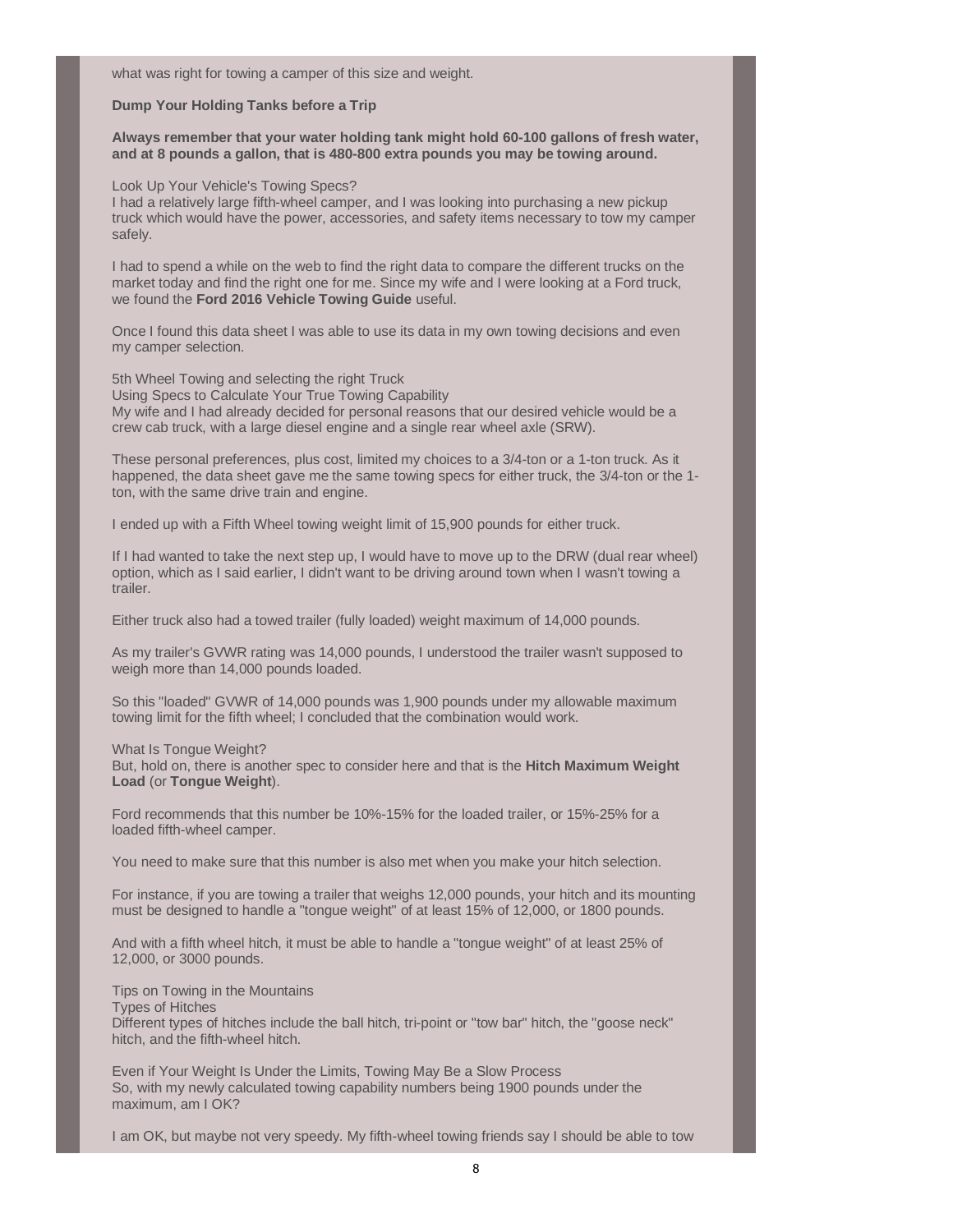my fifth-wheel camper easily and efficiently on flatlands, rolling hills, and coastal areas, but if I go into any serious mountains, I am going to be that slow truck and camper you always see trying to pull up and over every steep and long grade.

The truck I had picked would do the job, but it will be a noticeably slow process with each serious hill and somewhat more costly in fuel costs.

I had thought about using a "dualie" or DRW version of the same truck, because this configuration greatly increases the towing load capability. But I decided not to, because even with the dualie option, both of the trucks (SRW or DRW) would have the exact same drive trains and engines. So, from my perspective, all I would gain would be the added load carrying capability. Either truck would be slow on hills.

It is ultimately a personal decision.

# **Towing a trailer: Everything you need to know**

 From selecting the right tow vehicle to hooking up and loading a trailer, here's our how-to guide for towing safely.

So, you're looking to buy a truck and some toys, and planning to tow them out to the lake or the wilderness for a bit of fun. Here's everything you'll need to know about finding the right tow vehicle, how to hook a trailer up and tow it, and all the new technology that makes trailering easier than ever before. Be sure to check out your state's local towing laws, too.

## Vehicle weight and configuration

The most important four letters here are GCWR. This stands for Gross Combined Weight Rating, and refers to the weight not only of the vehicle, passengers and cargo, but also the trailer and its load. This number is determined by a car or truck manufacturer to be the maximum safe weight that a vehicle can tote all-in, so it's important not to exceed this guideline.

Towing all comes down to configuration, with drivetrain, wheelbase, engine, hitch and gear ratios all playing their part. Here are some key things to know:

- � Four-wheel-drive trucks and SUVs are heavier, which can diminish towing capacity. If you don't need four-wheel-drive capability, stick to rear-wheel drive for maximum towing ability.
- Longer-wheelbase trucks and SUVs can tow more than their shorter counterparts, and generally offer better control when a trailer is hooked up.
- When it comes to power, for towing, it's all about torque. That's why diesel-powered trucks tend to have higher tow ratings than their gasoline counterparts.
- Many trucks and SUVs offer different axle ratios. A higher ratio means better pulling power, but can come at the expense of fuel economy. A lower axle ratio works the opposite way.

**Example:** A 2019 Ram 1500 with two-wheel drive, a 144.5-inch wheelbase, a 5.7-liter V8 and a 3.92 axle ratio is rated to tow 11,540 pounds. Switching to four-wheel drive reduces that number to 11,340 pounds. Switching to four-wheel drive and choosing the 3.21 axle ratio lowers the numbers further to 8,240 pounds.

## Choosing a trailer

**Flat trailers:** When towing cars, all-terrain vehicles or general cargo, a flat-floor trailer works just fine. Single-axle trailers are better for light loads, up to about 2,500 pounds, while doubleaxle trailers are best for heavier items. Enclosed trailers are better for hauling general cargo, but are heavier than open trailers.

**Towing a car without a trailer:** If you've ever driven long distances on one of America's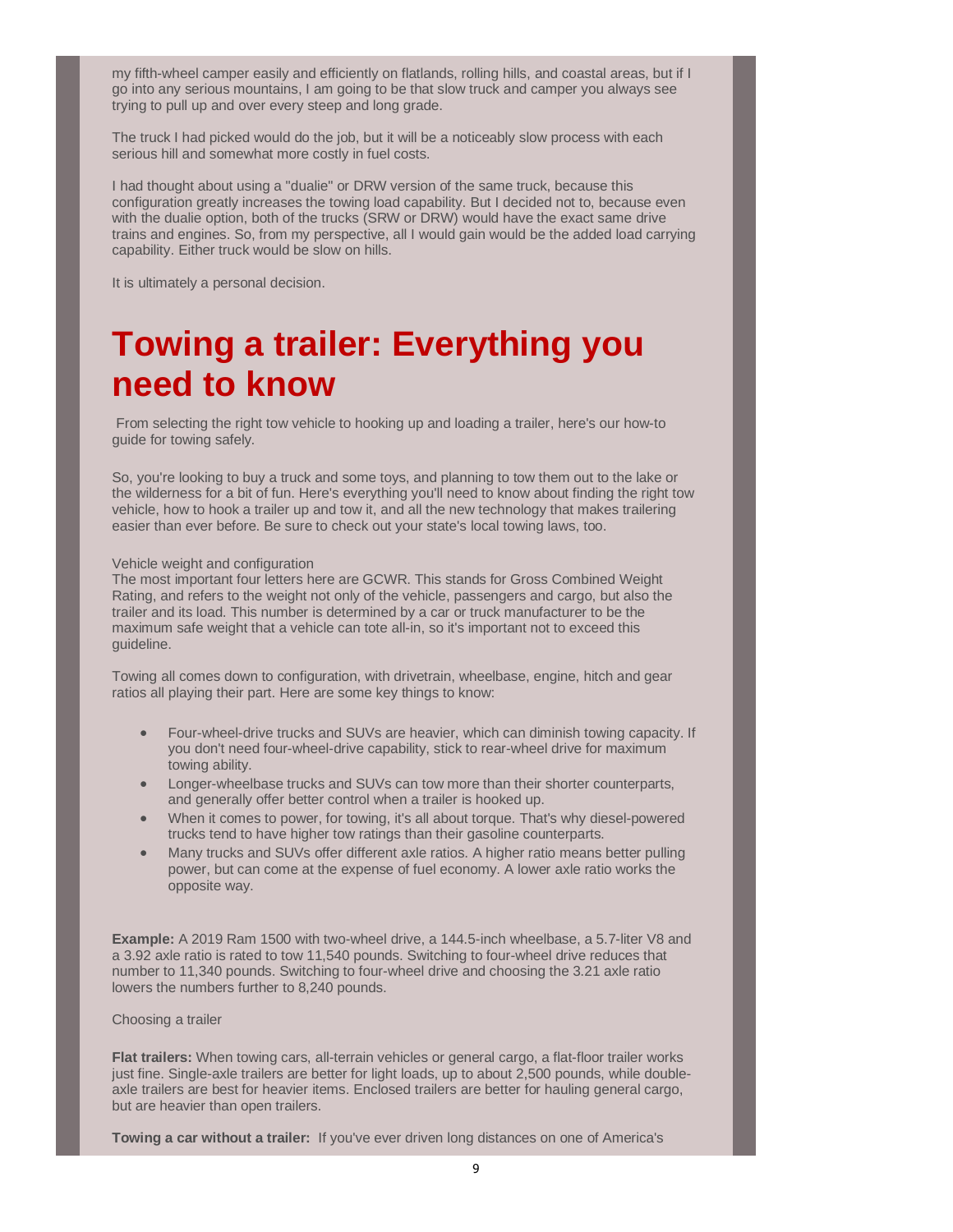highways, you've probably seen an RV pulling a Jeep, dinghy style. Generally speaking, you can attach a tow bar to a rear-wheel-drive, manual-transmission vehicle and pull it with the towed vehicle in neutral. A four-wheel-drive vehicle with a two-speed transfer case can also be towed this way, in neutral. Check your vehicle's owners manual to see if it's able to be towed with all four wheels flat on the road, or if you may need something like a drag-behind singleaxle tow dolly.

**Travel trailers:** If you want to take your home on the road, a conventional travel trailer, or camper, might be your jam. These can be tiny little things weighing 2,500 pounds or 30 foot Airstream trailers tipping the scales at 10,000 pounds or more. These are attached to a standard hitch. You may also want a fifth-wheel or gooseneck trailer (see the next section for more information), which is more substantial, but its unique hitch setup means it's a bit easier to tow.

# **Hitches and balls**

There are five different classes of conventional hitches, able to tow different levels of weight:

- Class 1: Up to 2,000 pounds
- Class 2: Up to 3,500 pounds
- Class 3: Up to 8,000 pounds
- Class 4: Up to 10,000 pounds
- Class 5: Up to 12,000 pounds

Most cars and crossovers come with Class 1, 2 or 3 hitches, while larger trucks and SUVs can be equipped with Class 3, 4 or 5 hitches. Each conventional hitch has a different sized receiver tube.

This is where the ball and ball mount go.

- � Class 1 and 2: 1.25-inch receiver tube
- Class 3: 2-inch receiver tube
- � Class 4 and 5: 2- or 2.5-inch receiver tubes, depending on configuration

The important thing is making sure your trailer sits level, front to back, and ball mounts can be purchased that lower or raise the ball as needed.

Ball sizes are determined by the weight of the trailer. Many manufacturers label the ball size right on the coupler. Common ball sizes are 1 7/8, 2, or 2 5/16 inches. Always use a ball with a weight capacity that exceeds that of your loaded trailer.

Should you need to tow more than 12,000 pounds, you'll likely need a heavy-duty truck with a gooseneck or fifth-wheel hitch. The hitch and ball are placed in the bed of the pickup truck, just over or in front of the rear axle.

- � Gooseneck: This uses a ball-type setup and can handle up to 30,000 pounds.
- Fifth wheel: This uses a horseshoe-shaped mount -- think of it as a smaller version of what's found on a semi truck -- and can generally handle up to 25,000 pounds.

## **Hooking it up**

If you're a first-time tower, it's perfectly normal to go through this checklist a couple of times before getting it right. Follow these steps to safely connect a trailer to your tow vehicle.

- Secure the ball mount in the hitch's receiver tube.
- Line up the vehicle so it's directly in front of the trailer coupler.
- Be sure the trailer coupler is higher than the ball on the hitch.
- � Back up slowly so the ball is directly under the trailer coupler. Use your vehicle's backup camera for this, or have a friend spot you.
- Put the tow vehicle in park and set the parking brake.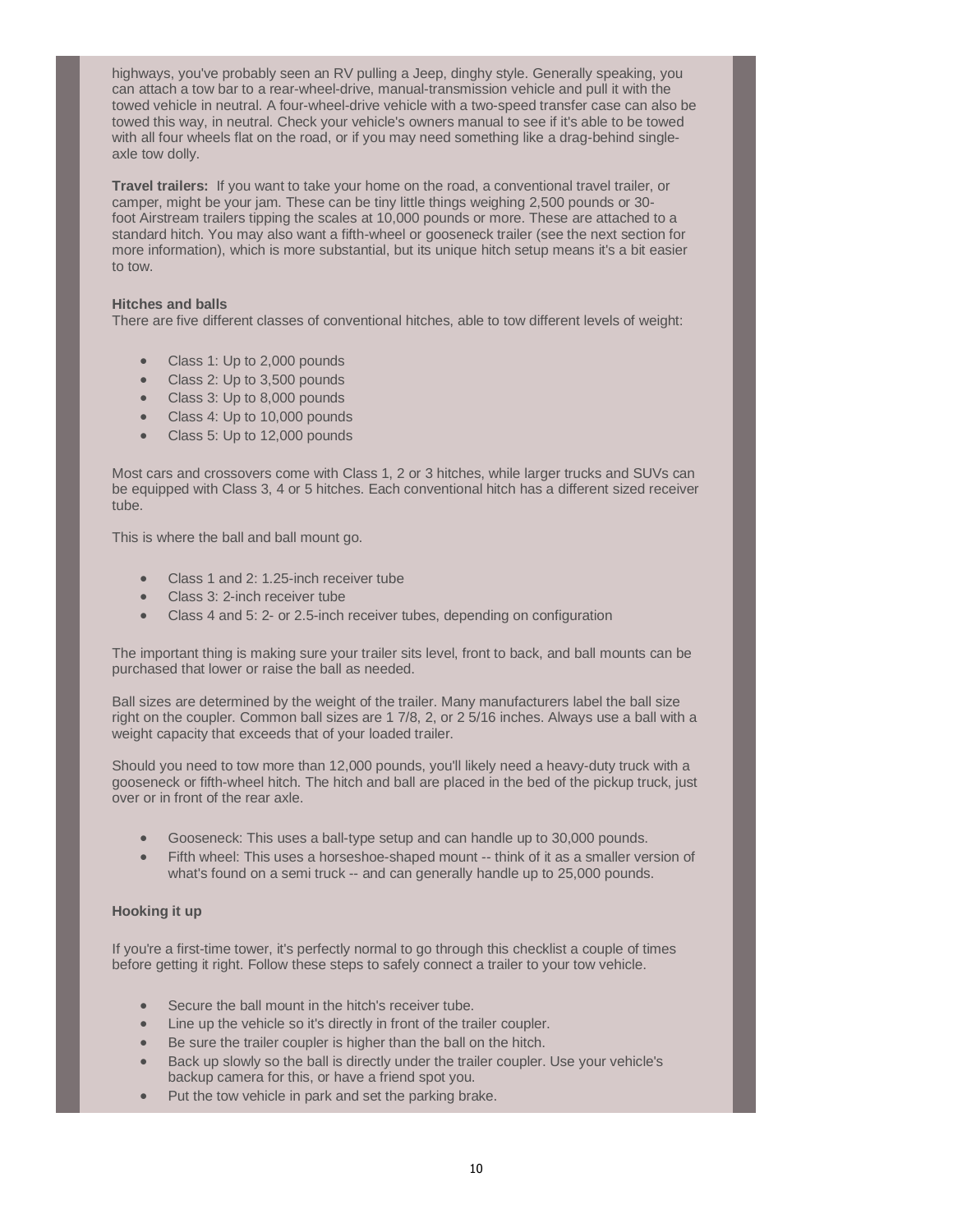- � On the trailer tongue, you'll find a twist handle that can raise or lower the metal bar/pipe -- the one your trailer rests on when not attached to a vehicle. This is called the jack. Twist the trailer jack to lower the coupler completely onto the ball.
- Use the attached cotter pin on the latch to secure the coupler to the ball.
- Lift up on the tongue to make sure everything is connected.
- Raise the trailer jack up and out of the way completely.

Once the trailer is attached, you'll want to secure safety chains from the trailer to the vehicle in a criss-cross pattern, and be sure the chains don't touch the ground. You will also need to plug the trailer's electrical connector into the vehicle. Always check the trailer's brake lights and turn signals before driving away.

# **Loading the trailer**

The key thing to remember when loading a trailer is weight distribution. Too much weight at the rear of a trailer can cause it to fishtail. Too much weight up front can cause the vehicle to sag, which results in poor handling and reduced braking power.

Check out this demonstration video to see the dangers of a poorly balanced trailer.

In general, the "tongue weight," the weight at the front of the trailer, should be roughly 9 to 15% of the total weight. You can use a tongue-weight scale to determine this, and some ball mounts even have a built-in scale so you'll know right away if you're loaded up correctly.

A few other things to remember:

- Use ratchet straps or tie-downs to ensure your load is secure.
- Adjust your mirrors. If you're towing a wide trailer and you can't see around it, consider adding telescoping tow mirrors to your vehicle.
- Make sure the trailer has actual trailer tires -- not passenger car tires -- and that they are properly inflated and in good shape (plenty of tread, no dry rot, etc.). Check your vehicle's tires while you're at it, too.
- � Keep your trailer wheel bearings greased so as not to risk damaging the axles.

Towing on the road Because you're now driving a vehicle that's both longer and heavier than before, you need to take extra precautions. If your vehicle has a tow/haul mode, engage it with heavier loads to put your engine and transmission into its optimal setting. Additionally, remember these best practices:

- � Plan your route carefully to avoid impediments that could be even more frustrating with a trailer: Dense city traffic, construction and steep hills and mountains are all things to consider.
- Consider filling up your vehicle's tank before hooking up the trailer and starting your towing -- it'll be easier to fill up without having a trailer in tow.
- Make sure you've got a roadside safety kit with things like flares or reflectors, first-aid supplies and so on.
- � Drive as slowly as is safely possible. Most trailers have a recommended top speed of 55 miles per hour.
- Brake early. You have a lot more mass to stop.
- Stick to the right lane, or slow lane.
- Initiate lane changes early and be patient. Always use your turn signals.
- Take turns wider than you might think.
- � When pulling into a parking lot, consider the length and maneuverability of your vehicle-and-trailer setup to avoid getting stuck.
- � When driving downhill, downshift your transmission to slow speed, rather than riding the brakes and risking overheating.
- � If your vehicle starts to fishtail, reduce throttle input a bit, but don't hit the brakes.

Backing up can be daunting, but there's an easy way to do it. The best practice is to grip the steering wheel from the bottom. If you want the trailer to go right, move your hand to the right. For left, move your hand to the left. Remember that a little effort goes a long way with steering. And thankfully, many modern trucks and SUVs have specific trailer-steering tech to aid with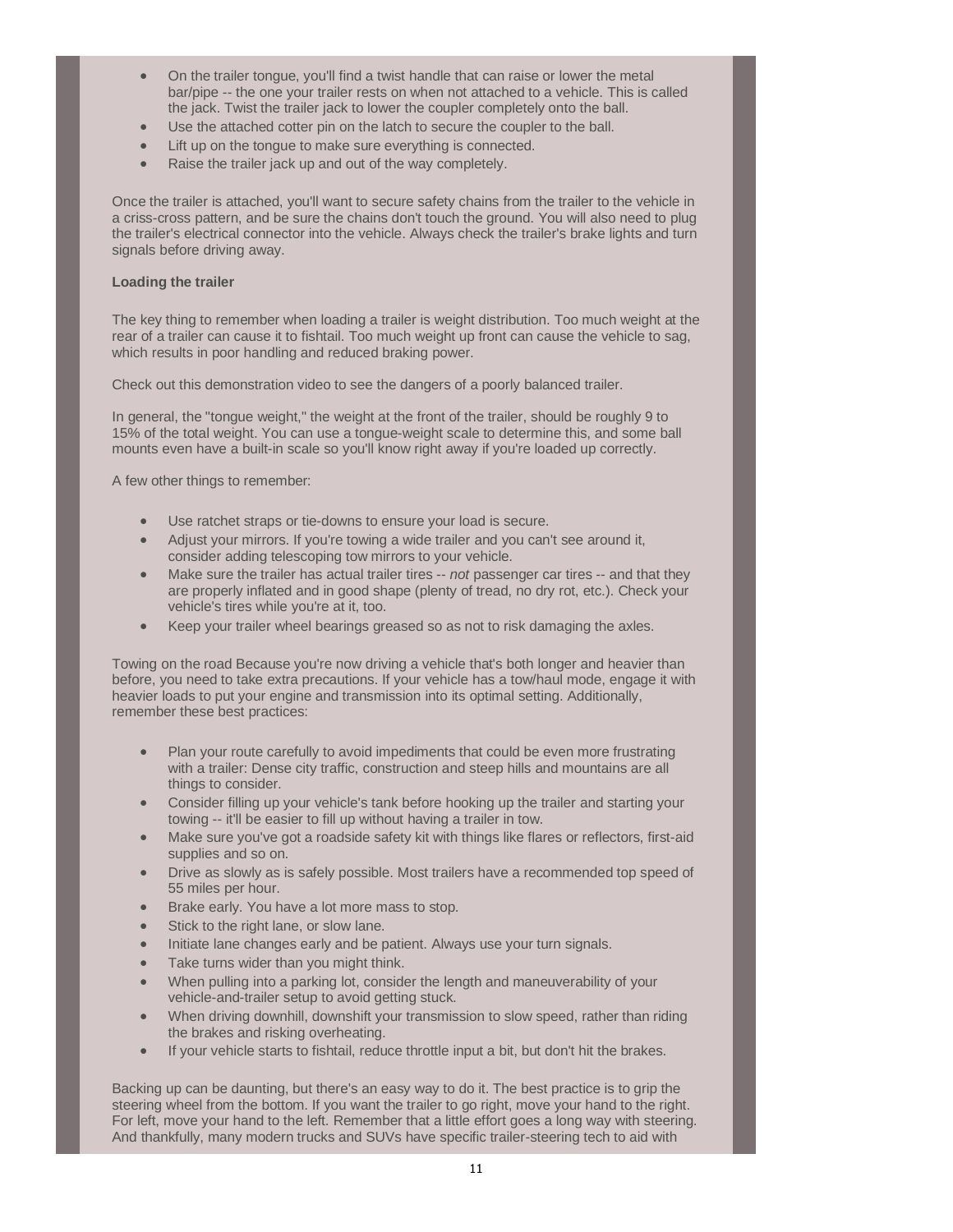#### this process.

# **Towing tech**

Modern trucks and SUVs have lots of features that make towing easier than ever before. Many automakers even offer tow/haul packages, which can automatically add the proper hitch, trailer brakes, larger mirrors and upgraded cooling systems to your vehicle. (This varies by manufacturer.)

Some specific examples of new towing tech include:

- � **2019 Ford F-Series:** Pro Trailer Back-Up Assist can help with reversing when a trailer is attached. Ford also offers trailer tire pressure-monitoring and blind-spot monitoring systems that cover the vehicle and the length of the trailer.
- � **2019 Ram trucks:** A self-leveling air suspension helps keep the truck and trailer stable. Ram also offers trailer-length blind-spot monitoring and a trailer tire pressuremonitoring system.
- � **2020 GM Heavy Duty trucks:** The latest Silverado HD and Sierra HD have "seethrough" Transparent Trailer View technology that stitches together camera views to let you see what's behind the trailer while towing. Plus, if your trailer is ever stolen, GM's OnStar system can help recover it.

Be sure to ask your dealer what sort of towing tech is available when buying a new vehicle.



**Why Use an Air Hitch?**

**AirSafe is committed to giving you the safest and most comfortable ride possible. We offer the largest selection of air hitches in the industry, including 5th wheel hitches, gooseneck hitches, and receiver hitches for trailer hitches for trucks.** 

**Our hitches utilize the most innovative engineering and design available on the market today. With a fully height adjustable design, AirSafe hitches are easy to use and don't cause any headaches.**

**Air Safe Hitches also delivers the ultimate in safety.**

**With only 10% trailer inertia, our hitches make your vehicles sway a lot less. By evenly distributing the weight between the trailer and the tow vehicle, you will have more ability to brake and steer safely.** 

**AirSafe Hitches are the safest way to tow anything, and they provide the most comfort of any ride. If that isn't enough to convince you, these hitches are also affordable. With AirSafe Hitches, you get safety, comfort, and savings all in one.**

**5th Wheel Hitches -** Omni-Directional 4 air bag vs competitor 2 air bag system. A four-air bag hitch is designed to allow the hitch head to move on the air bags in any direction based on articulation from the trailer itself. The result of such continuous motion results in a smooth ride and decrease chucking and surging forces form the trailer on the truck. In addition to the movement from the trailer, the 4-airbag hitch support 100% of the pin weight, increasing the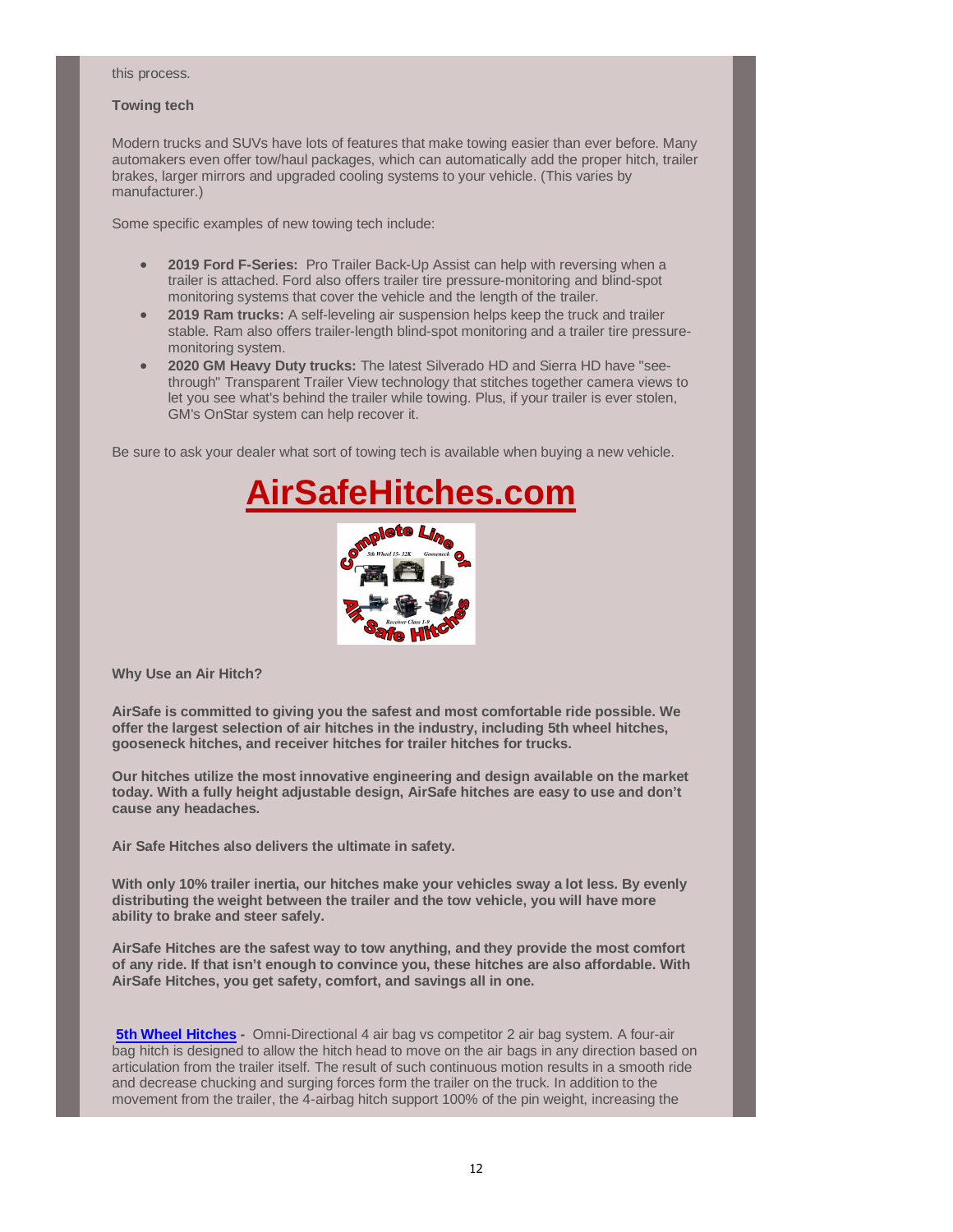effectiveness of the air springs. This results in a smooth and controlled motion for the trailer on the truck.

**Receiver Hitches –** If you want a smoother ride and the ultimate in control, then you need the advantage provided by Air Safe Hitches with the Receiver Hitch by AirSafe™. With an Air Safe Receiver Hitch you will get a 90% smoother ride than with a traditional hitch, which can save you money. Glide across the highways and roads avoiding the constant bouncing, which leads to a decrease in gas mileage and early wear and tear on your tires. Our Air Safe Receiver Hitches also reduce stress on your truck and trailer suspension and help eliminate breakages inside the trailer. Our design allows total air ride vs the Shocker Hitch with the hinged approach.

**Gooseneck Hitches –** Air Safe offers the industry's largest selection of air hitches. Innovation and engineering insures you receive the safest and smoothest ride. "Enjoy the ride, arrive alive." With AIRSAFE™ you stop the flow of shock flow between the tow vehicle to the trailer and greatly reduce the explosion of energy when these two forces meet. The patented AIRSAFE™ hitches are engineered so the connection to the trailer is separated from the connection to the tow vehicle by an industrial strength airbag. Air Safe Gooseneck Hitches by AIRSAFE™ are simply the best air product money can buy. They are engineered with you and your precious cargo in mind. Simply remove your existing gooseneck tube and coupler and replace it with the AIRSAFE™ system. Available in round and square necks.

**Click to check out the benefits of an air hitch vs a rigid hitch.**

# **Tow Vehicles for Horse Hauling**

# **Weighty Matters**

- � When hauling horses (live cargo), stay below 70%-75% of the vehicle's maximum tow rating.
- � Choose a tow vehicle based on the weight, size and type of trailer, and the weight and number of horses you'll be hauling.
- � Consider the truck and tow vehicle as a single unit, and make sure all parts are compatible, including hitch, brakes and tires
- In hilly or mountainous terrain, braking power is as important-or even more important-than the horsepower required to drive up the slopes.
- � When it comes to selecting a tow vehicle, safety is far more important than fuel efficiency.

You happily load your horse into your new trailer. It is more substantial than your old one, and Ol' Butterpat doesn't have to "scrunch up" anymore to let you fasten the butt bar behind his ever-increasing back end. You stop to pick up a buddy and her horse before heading to your favorite trail in the state park.

As your truck labors more than usual climbing Heartbreak Hill, an impatiently weaving line of cars forms behind you. You and your friend joke about needing a new truck to match the trailer and give a small cheer as you reach the top. The cheering, however, rapidly turns to silence, white knuckles, and white faces as you begin your descent. Although you have the brake pedal pressed to the floor, you are, in fact, speeding up, your steering isn't working right, and you are not in control of upwards of 10,000 rapidly moving pounds with a hinge in the middle. Oh, and your top-heavy cargo shifts when it gets nervous.

This is the stuff of nightmares. We are going to be generous here and give thanks this situation involved a hill, not a mountain; that you, your friend and the horses made it safely to the bottom; and that there was a more level route home. We are also going to assume that, as an intelligent person, you bite the financial bullet and go shopping for a different truck the very next day.

The National Highway Traffic Safety Administration (NHTSA) notes that "Most SUVs, pickup trucks, vans, minivans and passenger cars can be equipped to tow a trailer." It does not, however, say what kind of trailer that might be.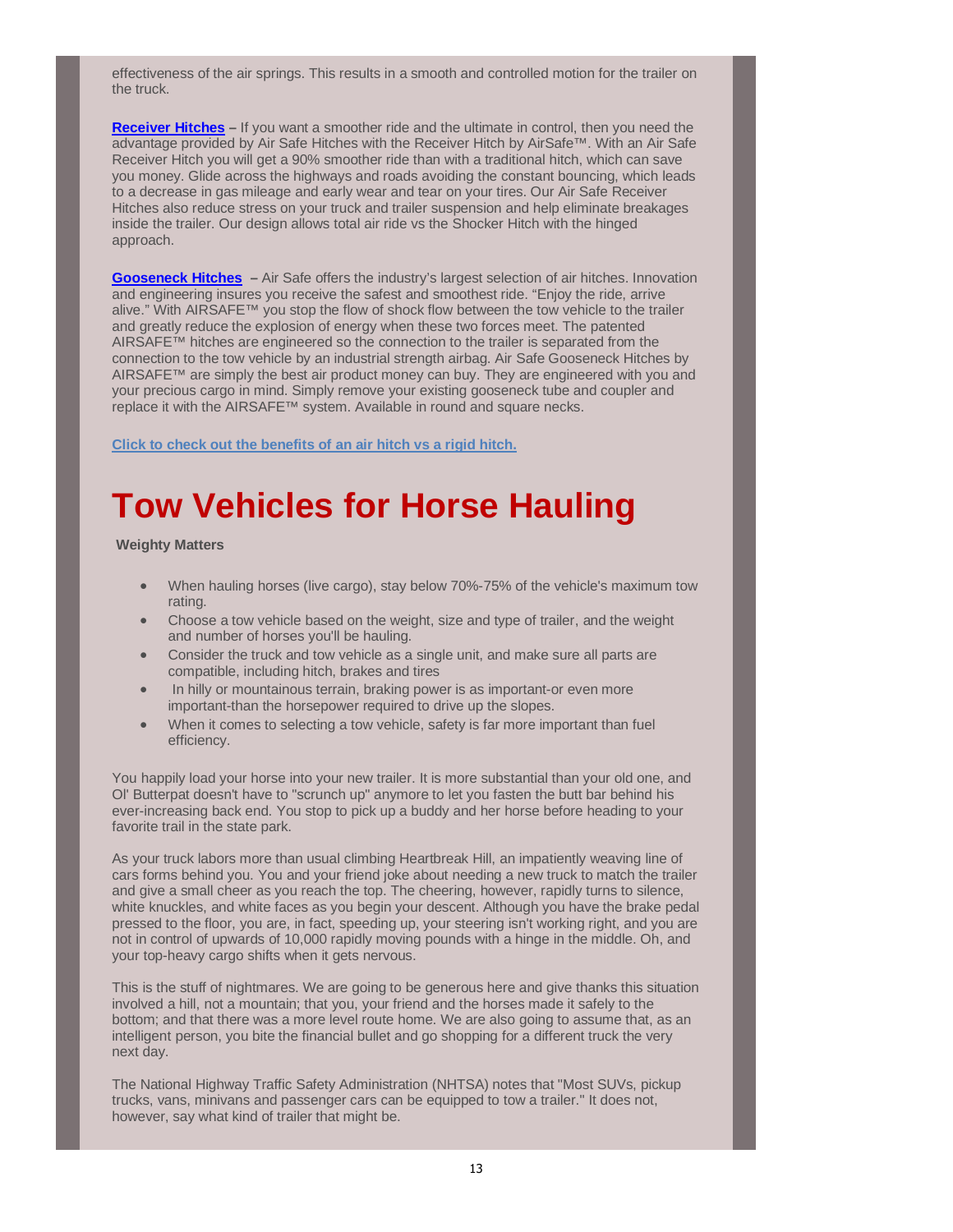# **Know What You Need**

Towing horses is a specialized task. Some people assume that because their SUV has a tow package, it should be able to pull their horse trailer. Others think a pickup can haul anything. Still others have been assured by a salesperson that, "This baby can haul elephants!" The phrase "but not necessarily safely" can be tacked onto each one of those statements.

We will not presume to tell you what vehicle is best for your situation. Your requirements will be determined by many factors, including the size of the trailer, how many horses you haul, the ratings of your tow vehicle's hitch, distances traveled, terrain, altitude, whether it includes living quarters, and, to a lesser degree, style and fashion.

You probably won't haul elephants, but it certainly can seem like that when things go wrong. So we asked horse trailer dealers for advice on appropriate tow vehicles for pulling two-horse and four-horse trailers.

The technical details mustered in defense of our experts' choices boiled down to the following:

- 1. You must know the exact capabilities of what you are driving.
- 2. You must know exactly how much weight you are hauling.
- 3. You must make sure that the entire unit-truck, trailer, hitch, brakes and tires-is correctly rated, balanced, compatible and in good working order, because safety is determined by the weakest link.

Although many people purchase a truck first, it actually makes better sense to know your trailer and its requirements before you invest in a vehicle to ensure it will have ample capacity to pull it. Be aware that although it is a blow to anyone's budget, it is extremely unlikely that anything safe to pull horses is also going to be a gas-efficient, run-around-town vehicle.

There are many factors that do not actually affect how much you can tow, but might make towing easier, safer or more economical. For instance, according to both manufacturers and dealers, four-wheel drive may give greater traction in mud or snow, but can actually reduce the tow rating, as it makes the truck heavier. A dually truck will give more lateral stability, but not necessarily more towing capacity. But don't overdo it. A dually truck, pulling a two-horse, nondressing room, tag-a-long trailer with only one horse can give him a mighty rough ride. All else being equal, gasoline or diesel does not have significant impact on towing capacity, but may affect your short or long-term budget.

# **Tow Packages & Ratings**

"Tow packages" are specific adaptations that are made to a vehicle to withstand the added weight and strain of towing. These vary from manufacturer to manufacturer. If you are buying a used vehicle, the VIN (vehicle identification number) can lead you to find exactly what was originally built into it.

"Tow ratings" state the maximum weight a vehicle is designed to pull and, more importantly, designed to stop. Any number of trucks can look identical, but may have very different tow ratings, depending on engine size, transmission, axle ratios and wheelbase. The actual rating is posted inside the edge of the drivers' side door. Remember that the hitch rating is separate from the tow vehicle rating. A rear frame mounted hitch (rear hitch for tag-a-longs) could have a much lower rating than the tow vehicle, if not fitted with the right equipment.

Unfortunately, tow ratings can be seriously misleading when applied to horse trailers. It would be easy to assume that if your truck has a tow rating of, for instance, 6,500 pounds, you should be able to load a 4,000-pound trailer with a couple of 1,200-pound horses. Actually, while you could certainly load that much, it would be exceedingly unwise to pull out of the driveway with it.

"Tow ratings are made for travel trailers or boat trailers on flat terrain, with one person in the vehicle and a stable load that is heaviest on the bottom," notes Neva Scheve, co-owner of EquiSpirit Horse Trailers in Southern Pines, North Carolina, and the author of three books on horse trailers, including The Complete Guide to Buying, Maintaining and Servicing a Horse Trailer. "Horses are a top-heavy, shifting, live cargo that has a mind of its own. A horse can lose its balance or throw a tantrum that can create a dangerous driving situation that is not a factor with other kinds of trailers."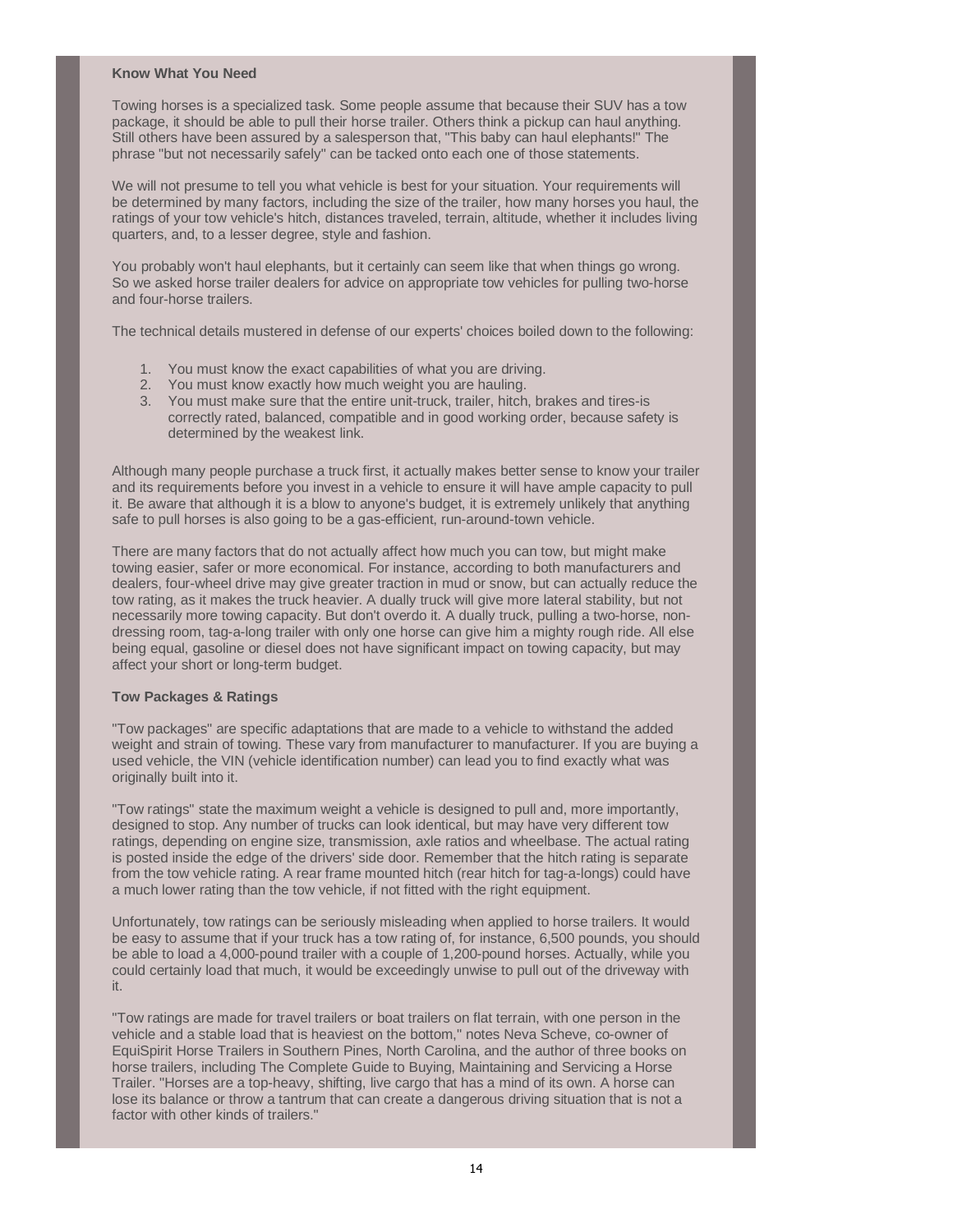Scheve also notes that hills, mud, snow and wind can put an additional burden on your rig.

While many people seem to expect less handling ability when pulling a trailer, experts dispute that. As Scheve says, "For safety reasons, the tow vehicle should be able to perform as well with a trailer as without. The chance of an accident is increased when the tow vehicle is sluggish."

It is vastly safer to be well within your rig's combined capacity than it is to haul weights even close to your maximum tow rating. As a general rule, Scheve recommends having a tow rating that would technically allow you to pull 25%-30% more weight than you are actually hauling.

## **What's Actually Back There?**

The Gross Combined Vehicle Weight Rating (GCVWR), which is determined by the tow vehicle manufacturer, is the maximum combined weight of the tow vehicle and trailer that can be hooked up and pulled safely. This means you must know the weight of the entire hauling "package": vehicle, trailer and contents.

Chances are good that the combined weight is much more than you might think.

Neva Scheve, author of The Complete Guide to Buying, Maintaining and Servicing a Horse Trailer, notes that the weight listed on your trailer's certificate of origin is usually calculated before optional equipment is added. Floor mats, spare tire and extra modifications can add hundreds of pounds more. The only way to be really sure of your trailer's base weight is to weigh it on a truck scale.

Then you must add the weight of your tow vehicle, passengers, fuel, horses, gear, feed and any miscellany. A bale of grass hay can be 50 pounds, alfalfa more. Saddles vary considerably in weight, but it would not be uncommon for a stock saddle, blanket, bridle and breastplate to run another 50 pounds; double that if you are bringing a friend's gear along. Then there is probably a tack box of some sort. If you are hauling a water tank as well, remember that each gallon of water weighs a bit more than 8 pounds. If you are camping, add corral panels and coolers filled with ice.

Altogether, you can easily add the equivalent of a fat pony to the load you thought you had and actually be at or above your tow rating.

An even greater margin of safety is prudent in some parts of the country. Joe Robertson, of Scott Murdock Trailer Sales in Loveland, Colorado-a state with highway mountain passes that can top 10,000 feet, with 5,000-foot drops coming and going-notes that "getting it going [up the mountain] isn't the issue as much as coming down the other side." He prefers working with a tow rating that is 30%-40% higher than the maximum weight you expect to pull.

Both Scheve and Robertson recommend at least a half-ton pickup to pull a two-horse tagalong trailer, with at least a three-quarter-ton pickup with a gooseneck hitch if pulling four horses or more. In a gooseneck, or "fifth-wheel" hitch, a significant amount of the combined weight is distributed throughout the body of the truck, giving greater stability and enabling the entire combination to handle more as one unit.

Tom Svejcar, of Colorado Horse Trailers in Longmont, Colorado, is an advocate for Brenderup Trailers. Developed in Europe, where the ubiquitous American pickup is rarely seen, Brenderup trailers rely on balance, a low center of gravity, and a specialized braking system to produce one and two-horse trailers that can be hauled by smaller vehicles. Brenderup's tow vehicle requirements include an engine that develops a minimum of 120 horsepower, a wheelbase of at least 93 inches, and a caution to never exceed the vehicle maker's recommended tongue weight.

## **Chain Reaction: Tires, Tongue, Brakes & Hitch**

This brings up an issue frequently overlooked: Never exceed the capacity of the "weakest link" in the vehicle-, hitch-, brake-, trailer-, tire-combination.

"Tongue weight" is the amount of the trailer's weight that presses down on the trailer hitch. According to NHTSA tow guidelines, too little tongue weight can cause the trailer to sway. Too much tongue weight can cause insufficient weight on the front wheels of the tow vehicle, resulting in poor steering. The shorter your wheelbase, the more important a weightdistributing hitch can be to distribute the tongue weight among all tow vehicle and trailer axles.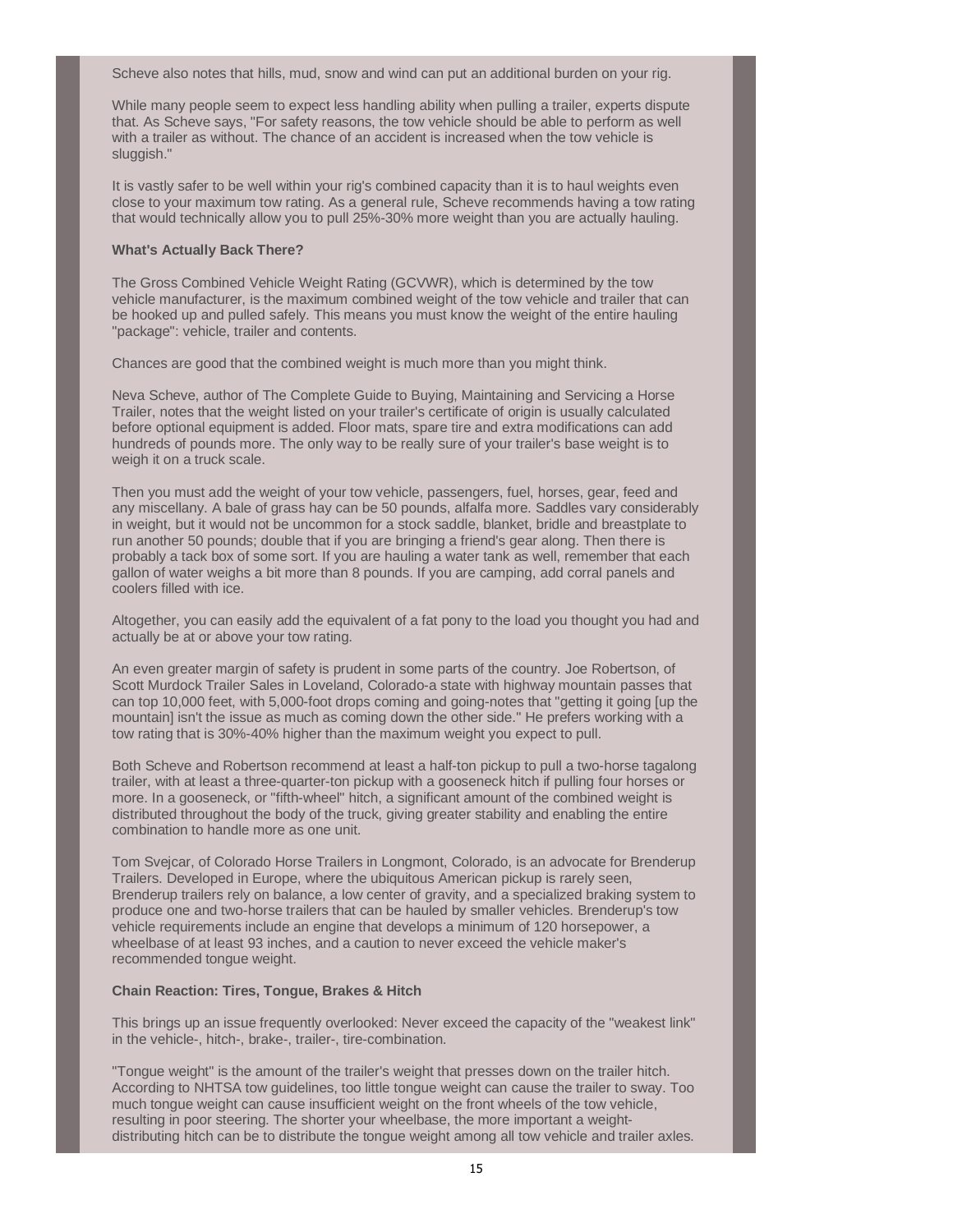Brake types vary. Brenderup's Inertia™ four-wheel brakes operate as the driver lets up on the accelerator, but before the brake pedal is applied. Electronic brakes have a controlling device in the tow vehicle. Surge brakes are independent, hydraulic-activated with a master cylinder at the junction of the hitch and trailer tongue. Which type is appropriate for your situation will depend on your trailer and tow vehicle's manufacturer recommendations for the weight you will be hauling.

NHTSA further recommends that all trailer tires be of the proper size, type and load-range found on your trailer's certification label. They should also be properly pressurized and of the same type, size and construction. Do not mix bias-belted and radial tires.

As with so much in horsemanship, safety and balance are two sides of the same coin when it comes to horse tow vehicles and trailers. making sure your combined unit is balanced and adequate to haul your precious cargo requires developing a serious margin of safety that will not only get you and your horses up the hill, but down the other side safely.

# **The Unfortunate Truth About RV Solar Power**

Written by Nikki Cleveland in Beginner Info,Product Reviews,RV Power

# The Unfortunate Truth About RV Solar Power

Like most things, RV solar power has pros and cons. RVers will need to carefully consider all the factors before buying expensive panels for the roof.

RV solar power is much quieter and more eco-friendly than using a generator. It is also a great option for boondockers looking to go camping off-the-grid. But there are still some unfortunate truths about RV solar power that many people are not aware of.

# **The high cost of RV solar power**

Quality RV solar panel kits are not cheap. Prices have gotten a bit more reasonable in recent years. However, a system can still get pretty pricey if you want a good RV solar power setup.

A few 100-watt panels can add up fast. Add on some deep-cycle solar batteries to store power and a charge controller to keep them from overcharging. Don't forget an inverter to turn the DC power into usable AC powe. When it's all over, you may be looking at a \$1500+ investment.

# **Off-grid RV power is a little complicated**

Setting up your RV solar power is a little more complicated than pulling in to a campsite and hooking up to shore power. Before you even buy anything, you will need to know about how much power you use on a daily basis. That lets you figure out how much power your solar panels need to generate.

Ronnie Dennis from Do It Yourself RV shared an in-depth guide on every step of the solar power setup:

- � **DIY Solar: What Is It, And Do You Need It?**
- � **Installing A Solar Power System: What Components Will You Need?**
- � **DIY Solar Power: How Much Do You Need?**
- � **How To Install A Solar Panel System On Your RV Roof**
- � **How To Install The Interior Components Of A Solar Power System**

# **You'll need a battery bank**

With shore power, you never really need to worry about backup power. Once you're hooked up at the campsite, you can just plug in your laptop or coffee maker like you would at home. The weather or time of day doesn't affect your life at all.

On the other hand, if you have solar panels, you'll need a battery bank. This provides power for nighttime, cloudy days and when you want to park out of the sun. Lithium-ion batteries, though more expensive, are a better option for solar energy storage than lead-acid batteries. They're lighter, more compact, and have a longer lifespan.